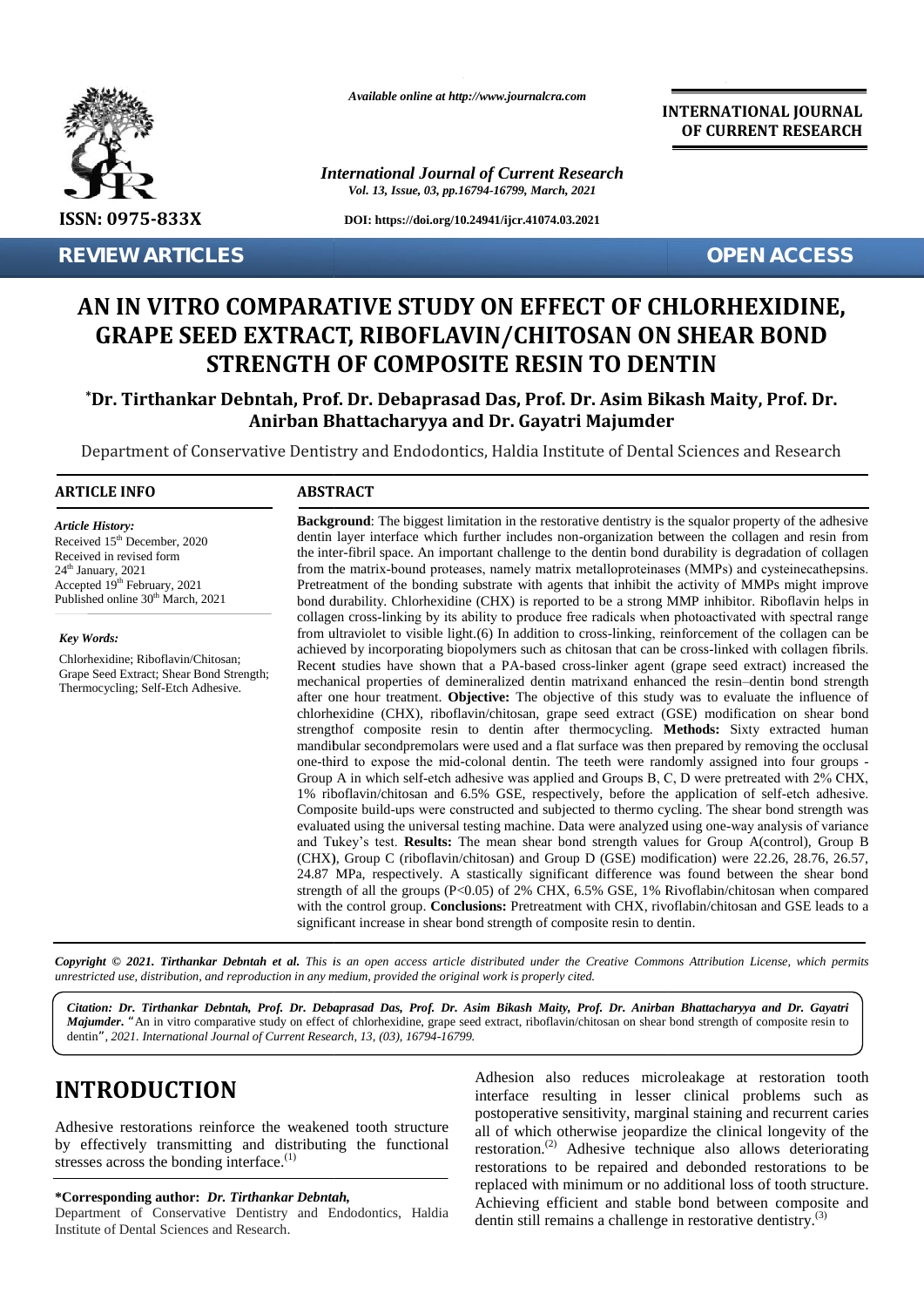An important challenge to the dentin bond durability is degradation of collagen from the matrix-bound proteases, namely matrix metalloproteinases (MMPs) and cysteine cathepsins.(4) Pretreatment of the bonding substrate with agents that inhibit the activity of MMPs might improve bond durability.<sup>(4)</sup> Chlorhexidine (CHX) strongly inhibits durability.<sup>(4)</sup> Chlorhexidine (CHX) strongly inhibits 1% the proteclytic activities of MMP-2,  $-8$ , and  $-9$ .<sup>(5)</sup> Proanthocyanidin (PA) is a natural collagen crosslinker<sup>(6)</sup> well known to readily precipitate proline rich proteins (such as collagen) due to hydrogen and covalent bonds<sup> $(7)$ </sup> Recent studies have shown that a PA-based cross-linker agent (grape seed extract) increased the mechanical properties of demineralized dentin matrix $(7,8)$  and enhanced the resin–dentin bond strength after one hour treatment<sup>(9)</sup>. In addition to its cross-linking effect, proanthocyanidin has also been shown to inhibit the synthesis of several MMPs from macrophages and inhibit the catalytic activity of MMP-1 and MMP-9.<sup> $(4)$ </sup> Riboflavin helps in collagen cross-linking by its ability to produce free radicals when photoactivated with spectral range from ultraviolet to visible light. $(10)$  In addition to cross-linking, reinforcement of the collagen can be achieved by incorporating biopolymers such as chitosan that can be cross-linked with collagen fibrils. Incorporation of chitosan improves the biological and mechanical properties of collagen.<sup> $(11-13)$ </sup> A very recent development in the field of adhesive dentistry, is the introduction of self etching primer adhesive. $(14,15)$  These com materials have incorporated all the components of bonding systems (acidic conditioner, hydrophilic primer and hydrophobic adhesive resin) into one bottle and are the first true 'one step agents'. This takes simplification of the bonding procedure a step further ahead. The purpose of this study is to evaluate the effects of using chlorhexidine, Grape seed extract, riboflavin/chitosan modification on shear bond strength of composite resin bonded to dentin with self-etch adhesive after thermocycling.

# **MATERIALS AND METHODS**

### **SPECIMEN PREPARATION PROCEDURES:**

**Initial preparation of sample teeth:** Teeth included that were extracted in the department of oral and maxilla-facial surgery, Haldia Institute of Dental Sciences and Research for orthodontic and/or periodontal reasons. Following the extraction, teeth were stored in 0.1% (w/v) thymol at room temperature(27˚C) for not more than 1 month.Initial preparation of the teeth involved the removal of any superficial staining, calculus, and adherent soft tissue using an ultrasonic scaler (EMS, Switzerland).

**Scetioning of the teeth samples:** A flat surface was prepared with diamond disk by removing the occlusal one-third of the tooth crowns to expose the mid-coronal dentin. The dentin surface was polished using silicon carbide paper to create a standardized smear layer.

**Mounting of samples:** The roots of all the 60 teeth were mounted vertically in a self-cure acrylic resin block of the dimension of 1.5 cm x 1.5 cm up to the level of 2 mm. apical to the CEJ.

### **PREPARATION OF SOLUTIONS:**

**2% Chlorhexidine Gluconate solution:** 2% Chlorhexidine gluconate solution was collected from Chloro-Hx; Maarc Dental, 2% Chlorhexidine gluconate irrigation solution.

**6.5% Grape seed extract solution**: 6.5 gram of Grape seed extract in the form of powder (Nutra magik, Sigmek nutrisciences, Delhi, India) was collected from the capsules and dissolved in 100 mL of distilled water.

**1% Riboflavin and chitosan solution:** One gram of riboflavin (Zenith nutrition, medizen lab Pvt. Ltd. , Bengaluru,India) in the form of powder was collected from the capsules and dissolved in 100 mL of distilled water. One gram of chitosan in the form of powder (Inlife Health Care, Inlife Pharma Pvt. Ltd.,Hydrabad,India) was dissolved in 100 mL of distilled water. Then, chitosan was added to riboflavin at 20% v/v ratio.

**SPECIMEN PREPARATION:** The teeth were randomly divided into four groups, the control group of fifteen teeth and the experimental groups of forty five teeth.

**Group A (n = 15, control):** No pretreatment was done on the exposed dentin surface. The self-etch adhesive, 3M Single Bond Universal, 3M ESPE, was used according to the manufacturer's instructions. Adhesive was applied to tooth surface for a total of 20 s and then gently air dried for 5 sec and light cured for 10 sec. Composite build-up was done on flat dentin surface by placing 4 mm thick, 3.5 mm diameter composite resin cylinder in two increments. Each increment being light cured for 20 sec. The experimental specimens ( $n =$ 45) were randomly divided into three groups based on the surface treatment of dentin as follows.

**Group B (n = 15) 2% CHX solution pretreatment:** A composition of 2% CHX solution was applied to the dentin for 30 s, and then dried with absorbent paper point. Then, dentin bonding and composite restoration were done as described in the control group.

### **Group C (n = 15) 6.5% GSE solution pretreatment**: The

specimens were pretreated with 6.5% GSE solution for 10 min and rinsed with distilled water and then dried with absorbent paper. Dentin bonding and composite restoration were done as described in the control group.

#### **Group D (n = 15) 1% riboflavin/chitosan pretreatment:**

Dentin surface was pretreated with 1% riboflavin/chitosan for 5 min and photoactivated by conventional dental blue light curing unit of output for 20 sec. Then, dentin bonding and composite restoration were done as described in the control group.

**PRESERAVATION OF SAMPLES AND THERMOCYLING:** The samples were stored in artificial saliva(Wet Mouth,ICPA) for 4 weeks followed by thermocycling at 5°C and 55°C for 1 minute each for 500 cycles on thermocycle machine (Censia, i-therm AI-5742, Bengaluru,India).

#### .**MEASUREMENT OF SHEAR BOND STRENGTH:** The

shear bond strength (SBS) testing of specimens was performed using a Hounsfield H50K Universal testing machine (Hounsfield Test Equipment Ltd., England).The acrylic block of the prepared specimens were placed horizontally on a holder slot that was fixed to the lower arm of the universal testing machine. A knife-edge metal indenter was fixed to the upper arm of a universal testing machine that was set to deliver increasing loads until fracture occurred. The load was applied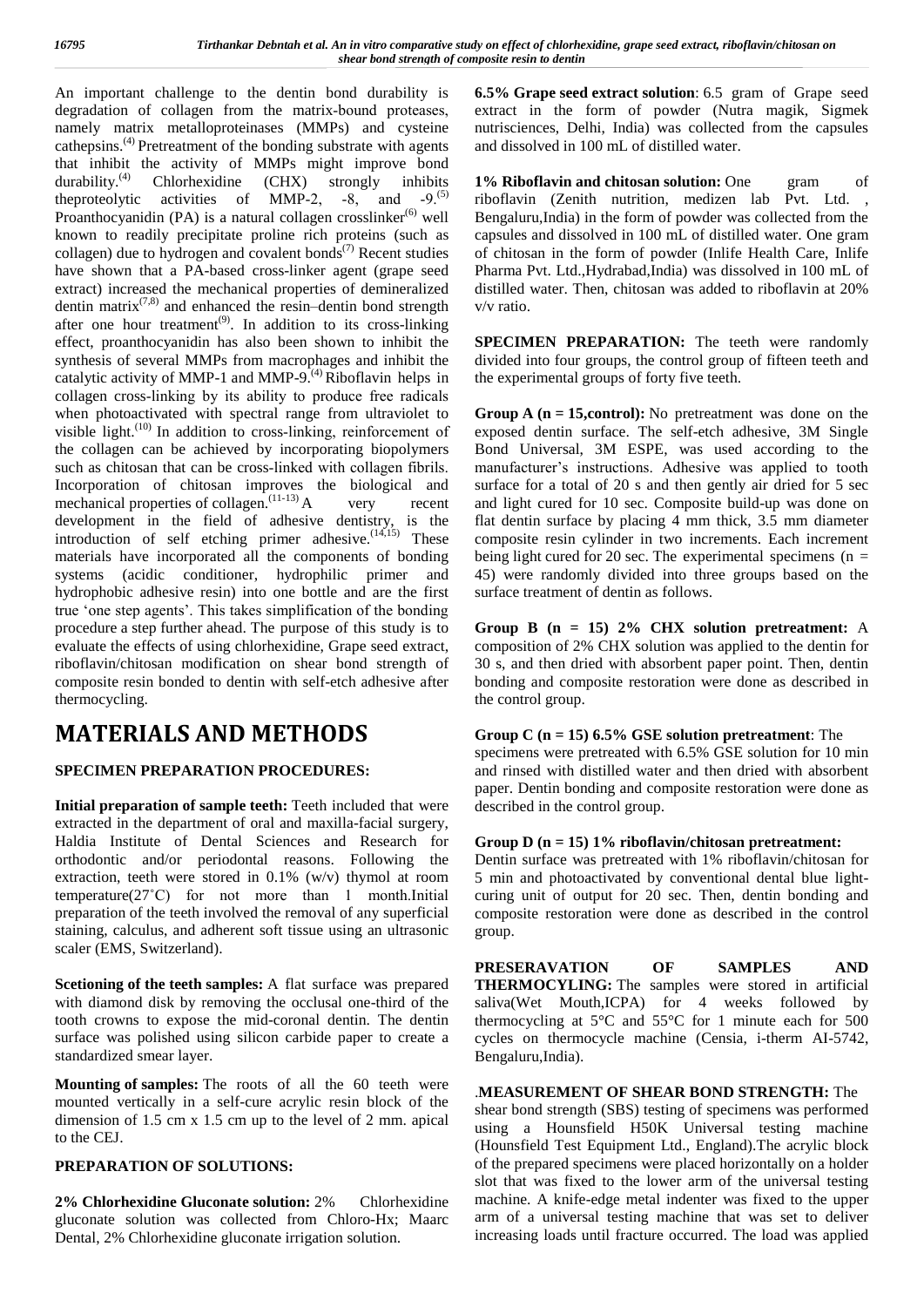perpendicular to the dentin-composite interface junction at a crosshead speed of 1 mm/min. The force required to fracture each tooth was recorded in Newtons. All the specimens were loaded continuously until fracture. The peak force, at the point of breaking of the composite cylinder from the test specimen, was taken as the point of bond failure and recorded in Newtons (N). Shear bond strength valuesin MPa were then calculated by dividing this force by the bonded area of the composite cylinder i.e. 3.5 mm diameter circular area on the dentin and expressed in MPa.\

#### **Shear bond strength (MPa) = Debonding force (N)/**  $Area(mm<sup>2</sup>)$

Where area  $A=\pi r^2$  $r = D/2$  3.5mm/2 = 1.75 mm  $\pi = 3.14$ (constant)  $A = 3.14x$  1.75x1.75 mm<sup>2</sup> = 9.62 mm<sup>2</sup>

# **RESULTS**

Statistical analysis The data presented as mean ± standard deviations were calculated using SPSS version 16.0 (SPSS, Chicago, IL, USA) software. One‑way analysis of variance was applied to evaluate the shear bond strength values and post hoc multiple comparison tests were conducted using Tukey's test at 5% significance level. The results of this study are shown in Table 1.

**Table 1. Means ±standard deviations of shear bond strengths in MPa of different study groups**

| Group   | Pretreatment        | $Mean \pm SD$    |  |
|---------|---------------------|------------------|--|
| Group A | No pretreatment     | $22.26 \pm 9.56$ |  |
| Group B | <b>CHX</b>          | $28.76 + 8.84$   |  |
| Group C | Riboflavin/Chitosan | $26.57 + 8.23$   |  |
| Group D | GSE                 | $24.87 + 8.25$   |  |

**Table 2. Post hoc multiple comparisons using Tukey's test**

| Tukey's<br>comparisons test | multiple | Mean Diff. | Significant? | Summary   | Adjusted P<br>Value |
|-----------------------------|----------|------------|--------------|-----------|---------------------|
| <b>GROUP A vs. GROUP B</b>  |          | $-6.491$   | Yes          | ****      | < 0.0001            |
| <b>GROUP A vs. GROUP C</b>  |          | $-4.303$   | Yes          | ***       | 0.0002              |
| <b>GROUP A vs. GROUP D</b>  |          | $-2.603$   | Yes          | *         | 0.0402              |
| <b>GROUP B vs. GROUP C</b>  |          | 2.187      | No           | <b>Ns</b> | 0.1101              |
| <b>GROUP B vs. GROUP D</b>  |          | 3.888      | Yes          | ***       | 0.0008              |
| <b>GROUP C vs. GROUP D</b>  |          | 1.701      | No           | Ns        | 0.2895              |

The results showed that the mean shear bond strength values (MPa) of Group B (28.76  $\pm$  8.84), C (26.57  $\pm$  8.23), D (24.87 $\pm$ 8.250) were significantly higher than the mean shear bond strength value in the control group (22.26  $\pm$  9.56) (P < 0.001). Intergroup comparisons are shown in Table 2. Mean shear bond strength of Group B, C and D showed a difference of - 6.491, -4.303 and -2.603 MPa, respectively, when compared with Group A which was statistically significant ( $P < 0.05$ ).

## **DISCUSSION**

The use of composite restorations has transfigured today's dental practice by being able to replace the lost tooth tissue in an invisible and conservative way with immense success. $(16)$ 

Achieving efficient and stable bond between composite and dentin still remains a challenge in restorative dentistry. The major limitations of dentin as a bonding substrate are its heterogeneous composition and hydrophilic nature.<sup> $(17)$ </sup> An important challenge to the dentin bond durability is

degradation of collagen from the matrix-bound proteases, namely matrix metalloproteinases (MMPs) and cysteine cathepsins. Pretreatment of the bonding substrate with agents that inhibit the activity of MMPs might improve bond durability. Chlorhexidine (CHX) strongly inhibits the proteolytic activities of MMP 2, 8, and  $9^{(18)}$  Several chemicals, both natural and synthetic, which have the ability to increase the collagen cross-links are used to improve the bond durability. Proanthocyanidins (PAs) are oligomeric flavonoids found in high concentrations in grape seed, pine bark, cranberries, lemon tree bark, and hazelnut tree leaves.<sup>(19)</sup> Very few studies have been done to find the role of grape seed extract (GSE) in improving the bonding characteristics of dental adhesives. Riboflavin helps in collagen cross-linking by its ability to produce free radicals when photoactivated with spectral range from ultraviolet to visible light.<sup> $(20)$ </sup> In addition to cross-linking, reinforcement of the collagen can be achieved by incorporating biopolymers such as chitosan that can be cross-linked with collagen fibrils. Incorporation of chitosan improves the biological and mechanical properties of collagen.<sup>(21-23)</sup> Hence, this study was undertaken to evaluate and compare the effects of pretreatment using CHX, GSE, riboflavin/chitosan modification on shear bond strength (SBS) of composite resin bonded to dentin with self-etch adhesive after thermocycling. It has been postulated that minimum bond strength of 17-20 MPa is needed to resist contraction forces of resin composite materials, for enamel and dentin. Clinical experiences confirm that this bond strength is sufficient for successful retention of resin restoration.<sup> $(24)$ </sup> Senawongse *et al.*, demonstrated that two self etching systems, One-up bond and Clearfil SE bond demonstrated lower bond strength than the total etch system Single bond.<sup>(25)</sup> However, Kiremitci *et al.* concluded that self etching adhesive systems produced higher bond strength than conventional total etch systems, especially the all-in one system, which produced the highest bond strength. $(26)$ Whereas, Sensi *et al.*, stated that self etch and total etch primer showed comparable dentin bond strength. $(26)$ 

Self-etching adhesive systems rely on acidic monomers to simultaneously demineralize and infiltrate enamel and dentin. This acidity must be neutralized by the mineral content of the tooth structure, to allow complete polymerization of the adhesive film. $(27)$  With total etch adhesive, smear layer and dissolved mineral are removed during the rinsing step. Because of some questions about residual acidity and the fact that the smear layer is not removed, the issue of long term hydrolytic stability of the self etching adhesive systems still remains unresolved. $(27)$ Most single-step self etch adhesives contain hydroxyethyl methacrylate, which can polymerize in the presence of water to form microporous hydrogel with pore size ranging from 10-100nm.<sup>(28)</sup> However, self etching adhesives are capable of penetrating the aqueous channels formed between the smear layer particles, widening these channels and interacting at the top of the underlying dentin. These agents offer a simpler clinical application than total etch systems, because they are capable of conditioning the tooth surface and simultaneously preparing it for adhesion.<sup> $(29)$ </sup> In our study self etch resin adhesive, 3M Single Bond Universal is used as adhesive which bonds methacrylate based restoratives, cement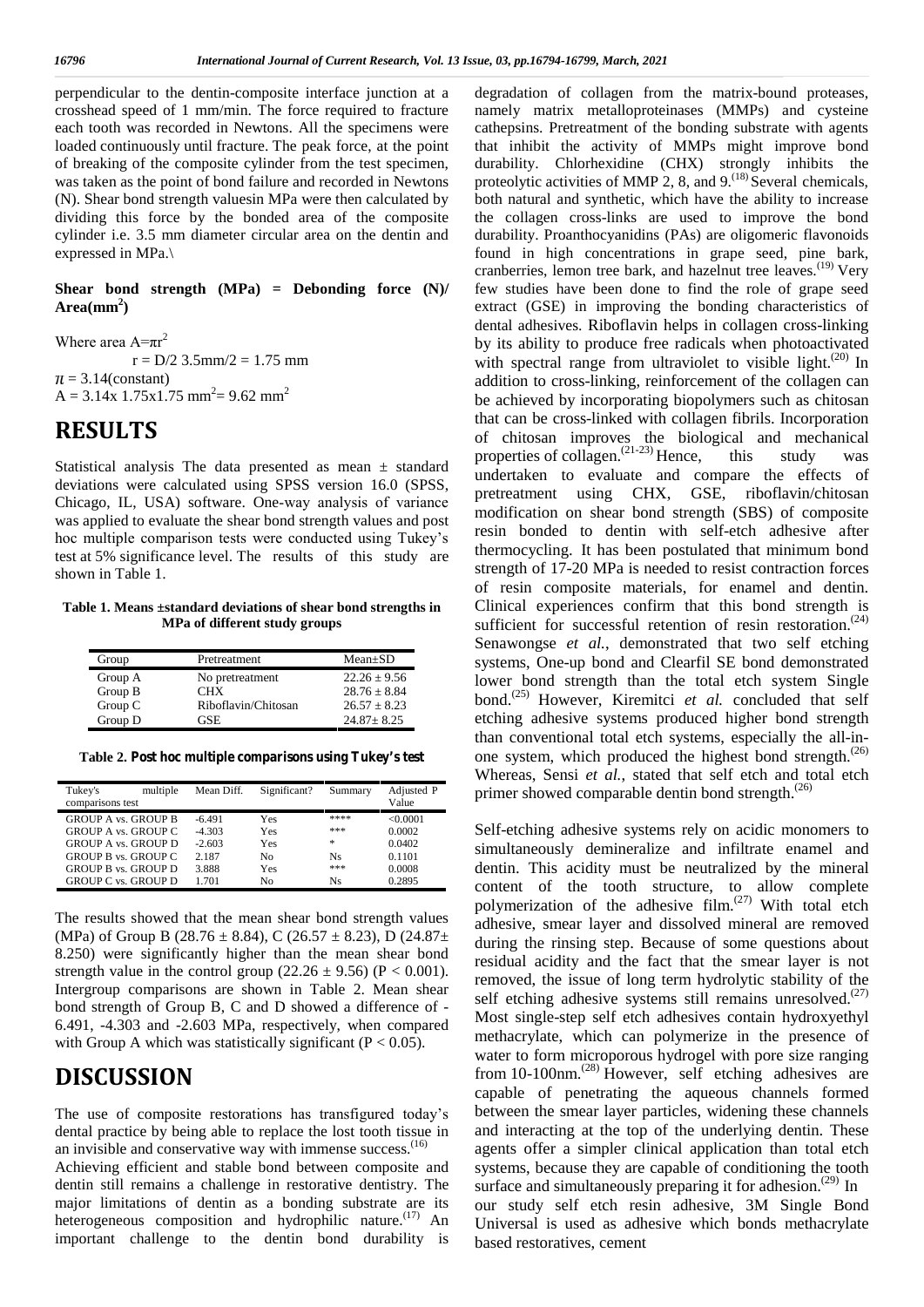

**Figure 1. A. 2% Chlorhexidine, B. 6.5% Grape seed extract, C. 1% Riboflavin/Chitosan**



**Figure 2. A. Total test samples, B. Final test sample**



**Figure 3. Sample attached to UTM A.Front view, B. Side view**

and sealant materials to dentin, enamel, glass ionomer and various indirect restorative substrates (metals, glass ceramics, alumina and zirconia) without an extra primer step. It contains MDP Phosphate Monomer (10, Methacryloyloxydecyl dihydrogen phosphate), Dimethacrylate resins, HEMA (2 hydroxyethyl methacrylate), filler, ethanol, water and silane. Thermal cycling simulates the introduction of hot and cold extremes in the oral cavity and shows the relationship of the linear coefficient of thermal expansion between tooth and restorative materials. Thermal cycling stresses the bond between resin and the tooth and depending on the adhesive system, may affect the bond strength.

As Buonocore stated, the in vitro bond strength tests could include the thermal cycling of the specimens to assess the durability of the bond. Otherwise, in vitro results might not be indicative of the effect of oral moisture conditions on bond strength.<sup>(30)</sup>Gale and Darvell pointed out to the absence of agreement and standardization between the various thermocycling studies. Different thermocycling regimens are used in in-vitro studies. The main difference lies in the number of thermal cycles used(500, 750, 1500, 2500, 6000 and 10,000cycles).(31) In this study the standard 500 cycles protocol has been used, as given by ISO for in-vitro studies. But whether the thermocycling procedure had any effect on the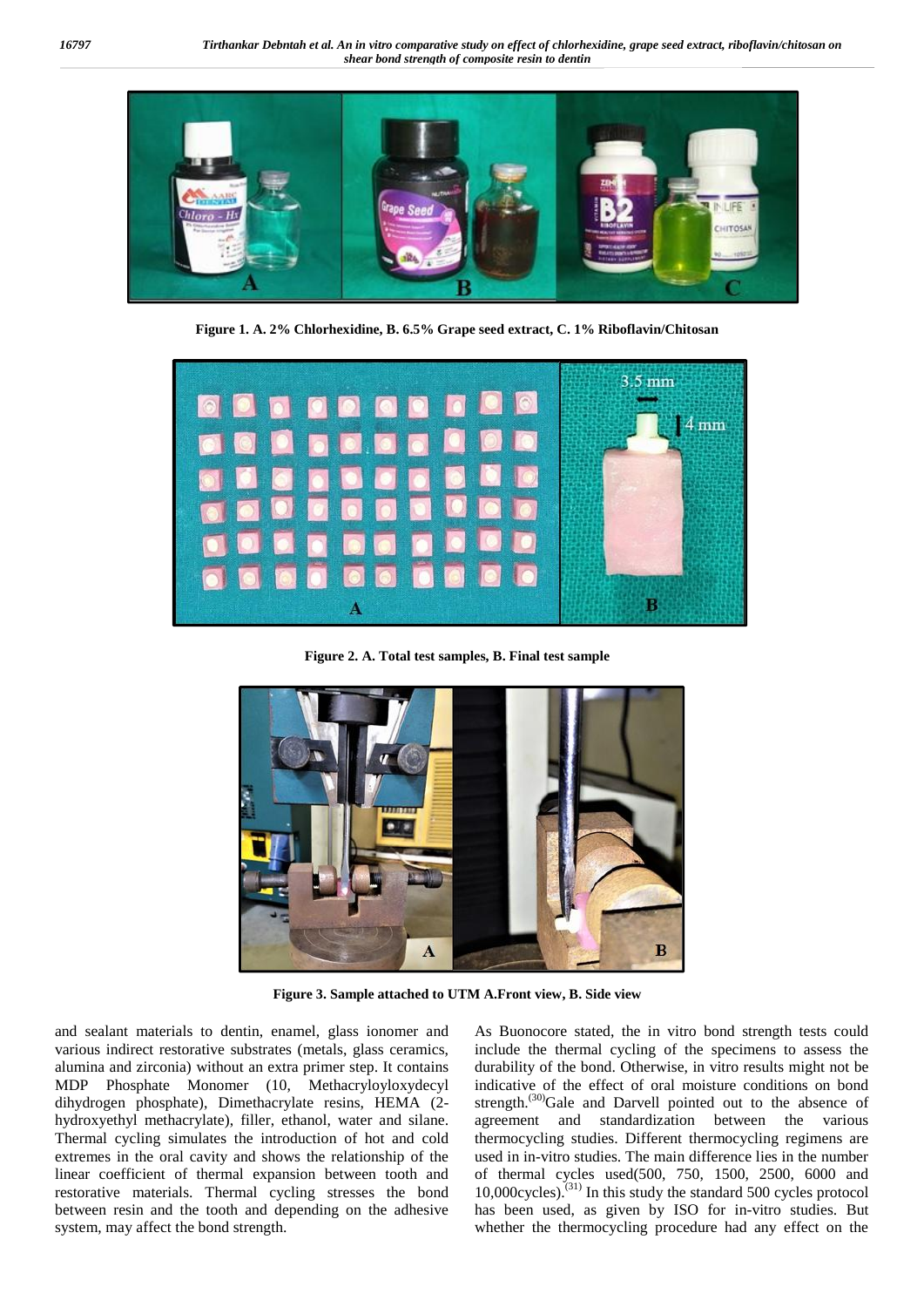shear bond strength of composite resin to normal dentin and pretreated dentin is not considered in this study. In our study CHX, GSE, and riboflavin/chitosan groups showed higher bond strength values compared to the control group. Group B (2% CHX) showed a significantly higher bond strength to dentin compared with Group A (control), Group C (GSE), and Group D(riboflavin/chitosan). It can be due to its MMP-inhibitory properties which prevent the binding of metal ions, such as zinc or calcium, to MMPs, thus inhibiting its catalytic activity. $(32)$  Not only MMPs but also evidence of inhibition of dentinal cysteine cathepsins B, K, and L by CHX therapy had recently been demonstrated.<sup>(33)</sup> Group C (6.5% GSE) pl showed significantly higher bond strength to dentin compared with Groups A and D ( $P < 0.001$ ). This is in accordance with the findings of Srinivasulu et al., who showed that the application of 6.5% GSE to deep dentin significantly improved the shear bond strength values of composite to dentin compared with the use of 10% sodium ascorbate.<sup>(17)</sup> The increase in bond strength may be due to the greater number of collagen cross-links which improved collagen stability. PAs bind to proline-rich proteins, such as collagen, and facilitate the enzyme proline hydroxylase activity, essential for collagen biosynthesis.<sup> $(7)$ </sup> Castellan et al, showed that when demineralized dentin was treated with PA, it resulted in improved mechanical properties and reduced water absorption due to the formation of dense collagen network. The proposed mechanisms for interaction include covalent, ionic, hydrogen bonding, and hydrophobic interactions.<sup>(34)</sup>

Group D (1% riboflavin/chitosan) showed higher bond strength to dentin compared with Group A and was statistically significant. Riboflavin is a strong free radical-producing agent when activated by light with maximum absorption peaks at wavelengths of 270, 366 and 445 nm. Although the use of ultraviolet light activation was proven effective as a photoactivation method, the safety issues regarding the use of ultraviolet A (UVA) and its practicality for dental use should be considered. Conventional blue light-curing units might be a possible alternative owing to its ready availability and its safe use in dentistry.<sup>(10)</sup> The free radicals  $(O_2 \text{ and } O_2)$  are released 1. E when riboflavin is photoactivated forming covalent cross-links between adjacent collagen molecules. Reduction in histidine and tyrosine during cross-linking and the formation of dityrosine is a possible mechanism in collagen aggregation mediated through riboflavin.(35) Cova et al. showed that riboflavin/UVA pretreatment can also inactivate MMPs, particularly MMP-9 through direct cross-linking. Telopeptidase activity of osteoclast-derived MMP-9, eliminating collagen molecule telopeptides, is considered essential for collagenase activity against insoluble bone collagen. The riboflavin-induced MMP-9 inhibition may be responsible for the increased durability of hybrid layers, through reduced MMP-9 telopeptidase activity.<sup>(36)</sup> Fawzy et al. showed that modification with riboflavin/ chitosan increased the mechanical properties, enhanced the mechanical stability of demineralized dentin substrates against hydrolytic and/or collagenolytic degradation challenges and decreased hydroxyapatite release with collagenase exposure.<sup>(10)</sup> When chitosan was added to riboflavin at 20% v/v ratio, significant improvement in bond strength at 24 h and 6 months in distilled water medium was found indicating the positive dual effect on bonding to dentin. The use of riboflavin and chitosan/riboflavin formulations to modify dentin collagen-matrix, with the defined ratios, stabilizes the collagen fibrillar network and enhances resin infiltration and hybrid

layer formation.<sup>(37)</sup> Yi Liu et al. found that different concentrations of PA (0%, 2.5%, 5%, and 10%) hamper the monomer conversion and alters the polymerization kinetics of bis-GMA/HEMA model adhesive, but within acceptable limits.<sup>(38)</sup> GSE may stain dentin brown and the durability of long-term bond strength need to be examined.<sup>(39)</sup> The basic principle of photo-oxidative cross-linking is the same as that of photopolymerization, that is, UVA radiation causes the release of reactive oxygen species that can induce the formation of covalent cross-links through oxidation.<sup>(40)</sup> In cross-linking therapy with riboflavin/UVA, yellow riboflavin works as a photosensitizer that stimulates the formation of reactive oxygen species, and, at the same time, it also acts as a shield from the penetration of  $UVA$ .<sup>(36)</sup> The effects of cross-linking agents on stabilizing dentin matrix degradation have been attributed to their capacity to increase the stiffness of dentin collagen. Nevertheless, the present results strongly indicate that riboflavin/UVA pre-treatment can also inactivate MMPs, particularly MMP-9.<sup>(10)</sup> However, future research should more fully investigate the role of MMP inhibitors and cross-linking agents on dentinal MMPs.

# **CONCLUSION**

Within the limitations of this study all the pretreatment groups showed increase of shear bond strength while compared to the no pretreatment/control group. 2% CHX pretreatment showed maximum increase in shear bond strength while 1% Riboflabin/Chitosan showed least increase of shear bond strength to composite resin to dentin.

**CONFLICT OF INTEREST:** There is no confict of interest.

#### **FUNDING STATEMENT**

There is no Financial support and sponsorship in this study.

# **REFERENCES**

- 1. Eakle WS. 1986. Fracture resistance of teeth restored with class II bonded composite resin. *J. Dent Res.,* 65(2): 149- 53.
- 2. Duke ES. 1993. Adhesion and its application with restorative materials. *Dent. Clin. North Am.,* 37: 329.
- 3. Breschi L, Mazzoni A, Ruggeri A, Cadenaro M, Di Lenarda R, De Stefano Dorigo E. 2008. Dental adhesion review: Aging and stability of the bonded interface. *Dent Mater.,* 24:90‑101.
- 4. Gajjela, R. S. R. K. Satish, Girija S. Sajjan, K. M. Varma, T. Rambabu, B. H. 2017. Vijaya Lakshmi: Comparative evaluation of chlorhexidine, grape seed extract, riboflavin/chitosan modificationon microtensile bond strength of composite resin to dentin after polymerase chain reaction thermocycling: An in vitro study. Journal of Conservative Dentistry;Volume 20,Issue 2; March-April.
- 5. Ekambaram M, Yiu CK, Matinlinna JP, King NM, Tay FR. 2014. Adjunctive application of chlorhexidine and ethanol‑wet bonding on durability of bonds to sound and caries-affected dentine. *J Dent.*, 42:709-19.
- 6. Bedran-Russo AK, Pereira PN, Duarte WR, Drummond JL, Yamauchi M. 2007. Application of crosslinkers to dentin collagen enhances the ultimate tensile strength. *J Biomed Mater Res B Appl Biomater.,* 80(1): 268–72.
- 7. Ku CS, Sathishkumar M, Mun SP. 2007. Binding affinity of proanthocyanidin from waste Pinus radiata bark onto